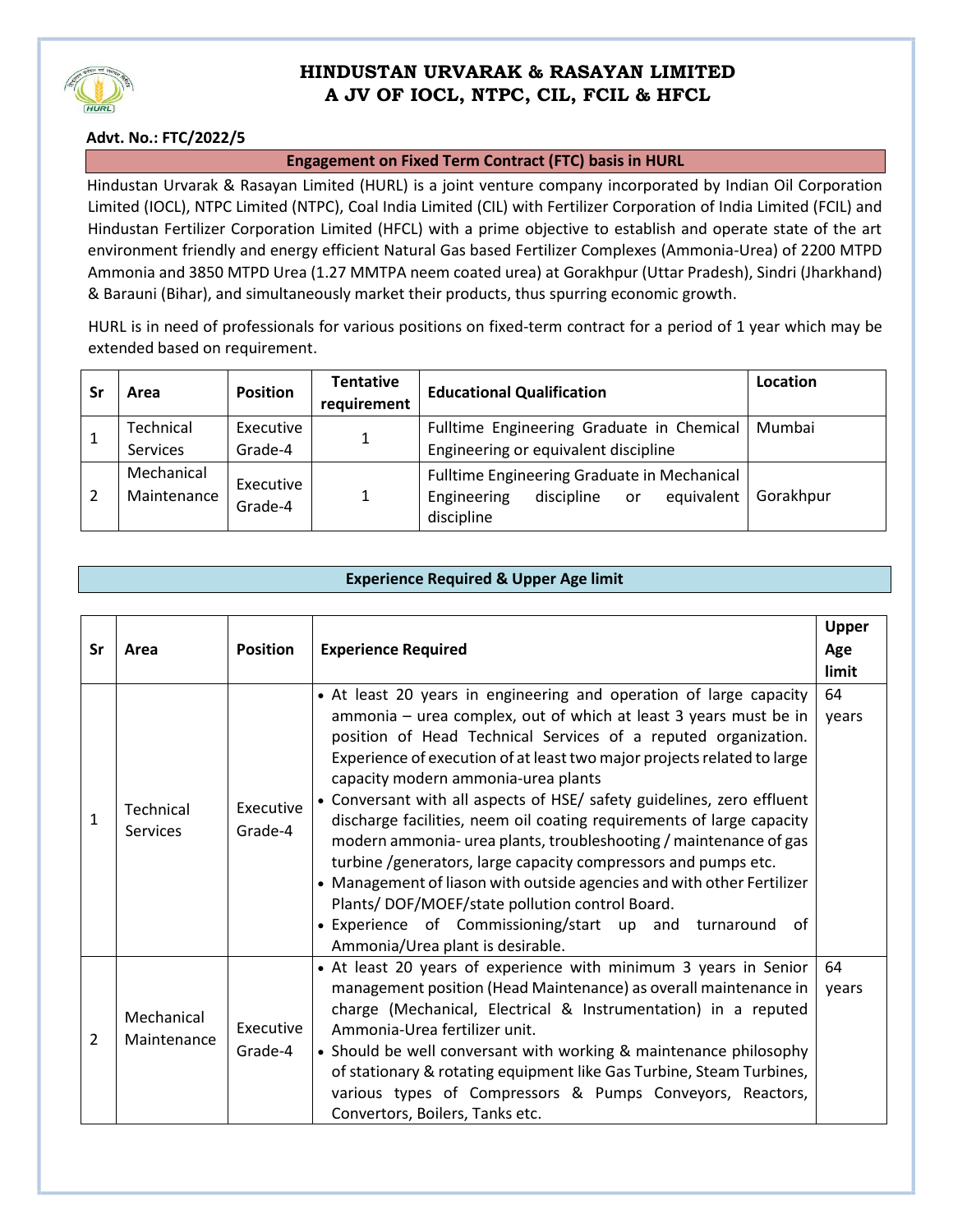

## **HINDUSTAN URVARAK & RASAYAN LIMITED A JV OF IOCL, NTPC, CIL, FCIL & HFCL**

#### **Selection Process**

- Candidates will be shortlisted for personal interview based on their experience profile and other advertised prerequisites.
- Applications from Chemical/ Fertilizer/ Petrochemical / Energy sector companies will be preferred.
- Applicants retired from /serving at positions of Chief-Manager & above need only apply.
- Selection will be through Personal interview. The Personal Interview may be conducted through video conferencing/ online mode.
- The management may offer you position at a level commensurate to your profile, nature of experience and interview assessment and requirement of the position, subject to your affirmation, as deemed fit.
- Appointment of selected candidates will be subject to their being found medically fit.

#### **How to Apply**

- 1. The Application along with the testimonials are required to be sent on email *[ftc@hurl.net.in](mailto:ftc@hurl.net.in)*.
- 2. Application form along with self-attested copies of following testimonials are required to be sent through email ids as specified for the respective positions on or before the last date i.e., 24.06.2022.
	- Recent passport size colour photograph
	- High School certificate for proof of Date of Birth
	- Certificates of Academic and professional qualification.
	- Proof of identity & Address (Passport, Voter ID, Driving License)
	- Experience certificates/ Service certificates
	- Detailed Resume/Profile
	- Any other document in support of candidature
- 3. Queries if any should be sent to respective [email](mailto:ftc@hurl.net.in) id as specified for the positions above.
- 4. No application will be entertained after the expiry of last date of receipt of Application form.

#### **General Information & Instructions**

- 1. The engagement is purely on Fixed Tenure Basis and it is not against any permanent vacancy. This placement will not entitle any candidate to claim for regular/ permanent employment in the company.
- 2. Date, time and other details of the interview and all other correspondence shall be communicated to shortlisted candidates through e-mail.
- 3. The equivalent level for Executive Grade-4 is Chief Manager.
- 4. Only Indian Nationals are eligible to apply.
- 5. If any discrepancies are found in the Application form submitted by the candidate and that of the original testimonies, the candidature of such candidates is liable to be rejected. Hence, utmost care should be taken to furnish correct details before submitting Application form.
- 6. The candidates must have an active E-mail Id & valid Mobile number. All future communications with the candidates will take place only through e mail
- 7. The mere fact that a candidate has submitted application against the advertisement and apparently fulfilling the criteria as prescribed in the advertisement would not bestow on him/her the right to be definitely called for interview/considered further for selection process.
- 8. Any modification/amendments/ corrigendum in the advertisement will be given in HURL's website [www.hurl.net.in](http://www.hurl.net.in/) only.
- 9. Candidates are advised not to respond to unscrupulous advertisements appearing in any media/publication. For authenticity of any advertisement the candidate may check on HURL's website [www.hurl.net.in](http://www.hurl.net.in/) only.
- 10. Canvassing by a candidate in any form at any stage of the selection process shall disqualify his/her candidature.